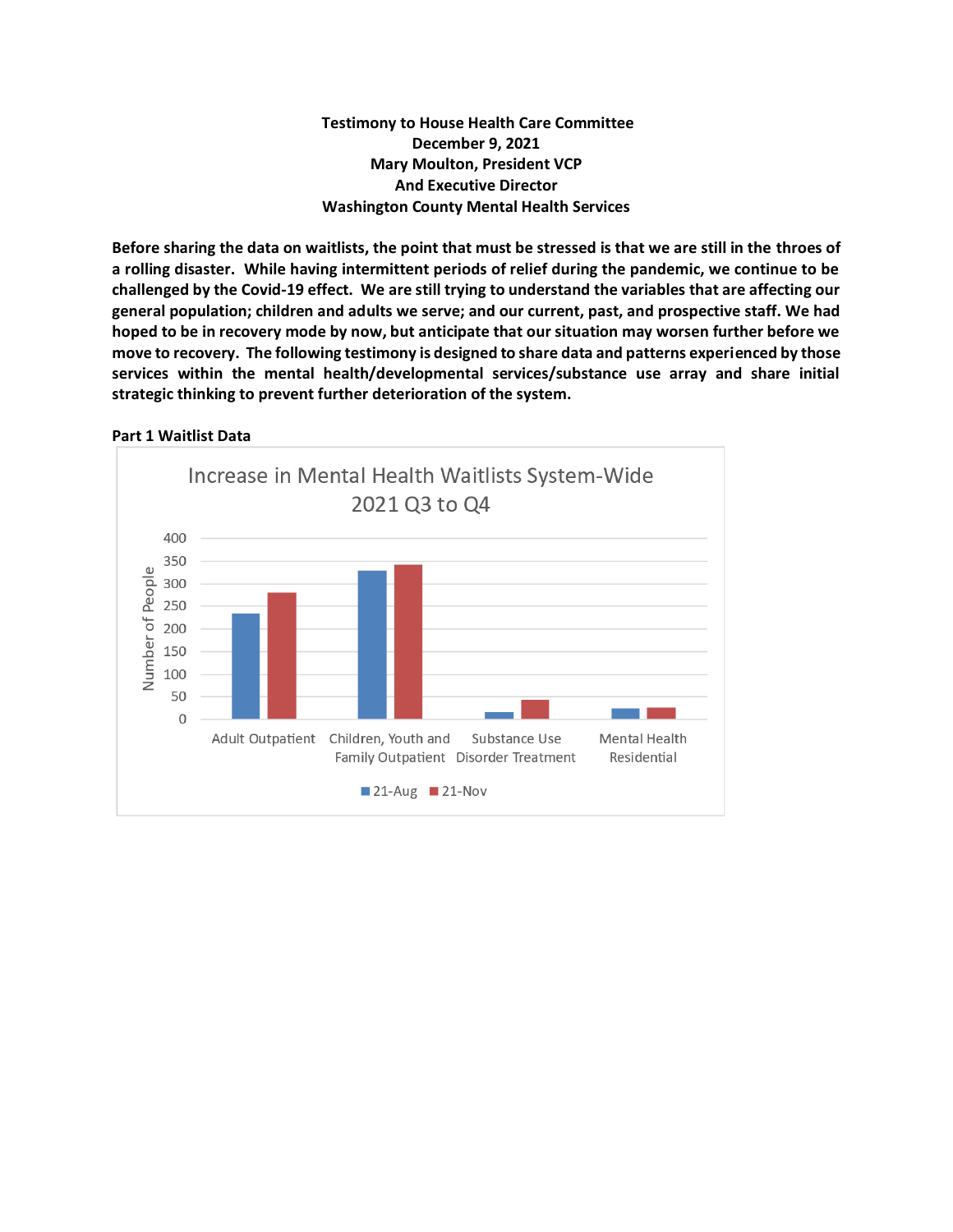

**Factors Impacting Growth in Waitlists**

- **Growth in staff vacancies**
- **Closure and reduced hours for residential and crisis programs.**
- **Increased mental health needs for Vermonters of all ages**
- **1. Increasing Demand, Acuity and Impact**
	- **a. Even before the COVID pandemic the demand for mental health services had been steadily increasing and staff vacancies were an issue**
	- b. **Since the pandemic substance use disorders and mental health demand has increased even more. We are seeing this with school age children, elders who are isolated, families experiencing increased stress, etc. For example, NFI has 23 youth waiting to access their 9-bed hospital diversion program.**
	- c. **With significant short-staffing, client needs become emergent and higher levels of care are sought, impacting emergency room utilization and demand for hospital beds**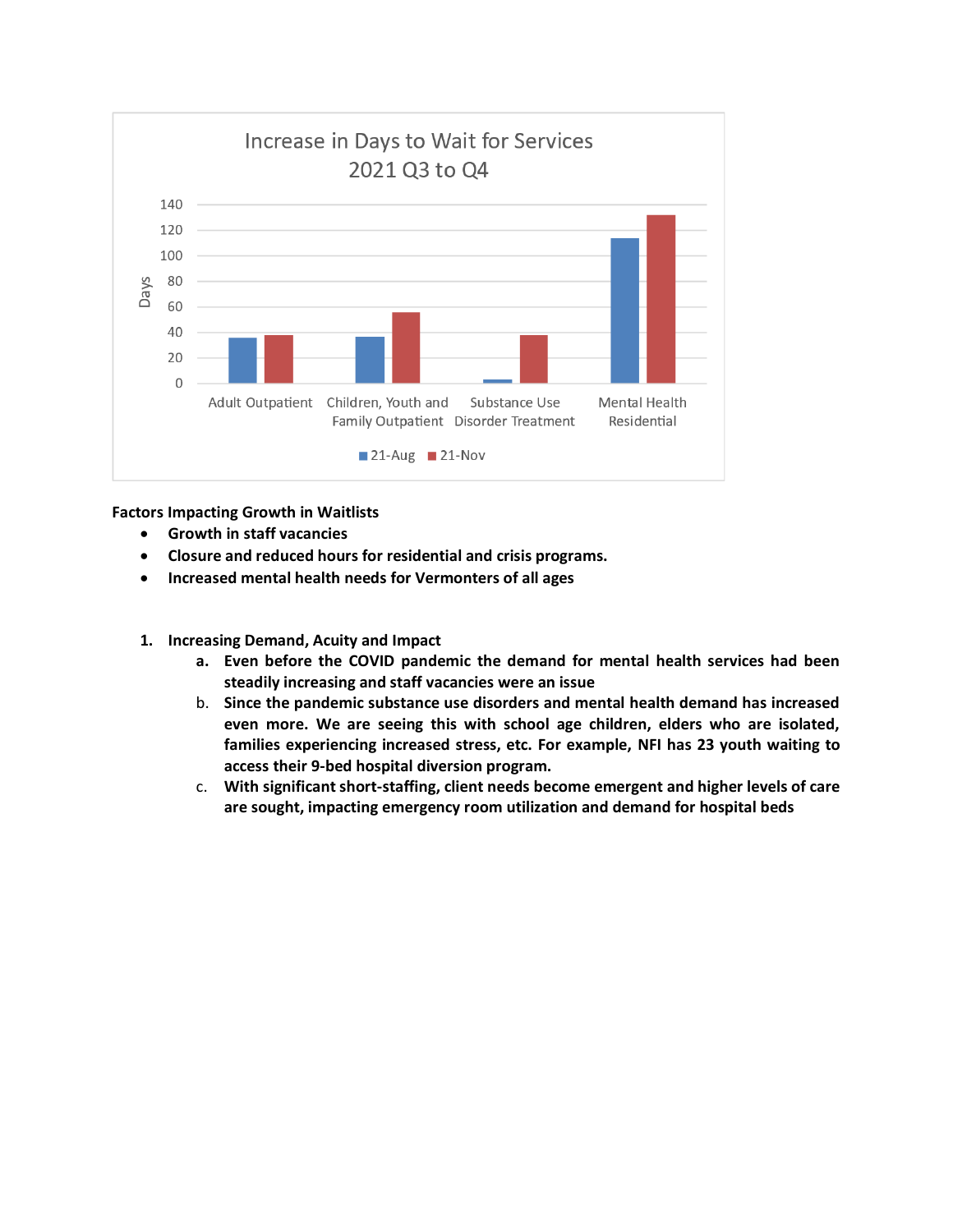

- **2. Staff vacancies and their impact**
	- **a. Salaries are not competitive. The average salary for direct support professionals is just \$15.72/hour.**
	- **b. Workforce vacancies are a key factor in reduced services. One program director provided this analysis to describe impact of FTE vacancies:**

…*The single most impactful factor appears to be staff turnover and hiring challenges. A review of leave time and FMLA leave, resignations and subsequent vacancies suggests that between July[2020] and the end of January, 2021, we lost the equivalent of 2.2 FTE's plus 1.5 FTE's frozen in the budget reductions. Estimated caseloads for those positions (most of whom are office-based with higher caseloads), suggests that we lost the capacity to serve approximately 55 youth with the vacancies/leave time; and if we were to include the frozen positions, that would have been about 80 youth. With staff vacancies growing, this factor would be multiplied.* 

- **c. Recruitment and retention are affected for a multitude of reasons:** 
	- **i. People are examining their commitments and re-thinking their values and work goals. WCMHS exit interview responses:**
		- **A. Retiring early**
		- **B. Fearing too much direct contact and exposure**
		- **C. Childcare expenditures and value of family time**
		- **D. Unwilling to do community outreach and high intensity work for the hourly rates (residentials at \$15-16/hour)**
		- **E. Extreme fatigue**
		- **F. Want remote work**
		- **G. Family & Medical Leave**
		- **H. State and federal subsidiesx**
- **d. Vacancies have led to closure of residential programs and reduced hours at crisis intervention programs. One crisis-overnight program can only stay in operation M- F because it's impossible to recruit staff for weekends.**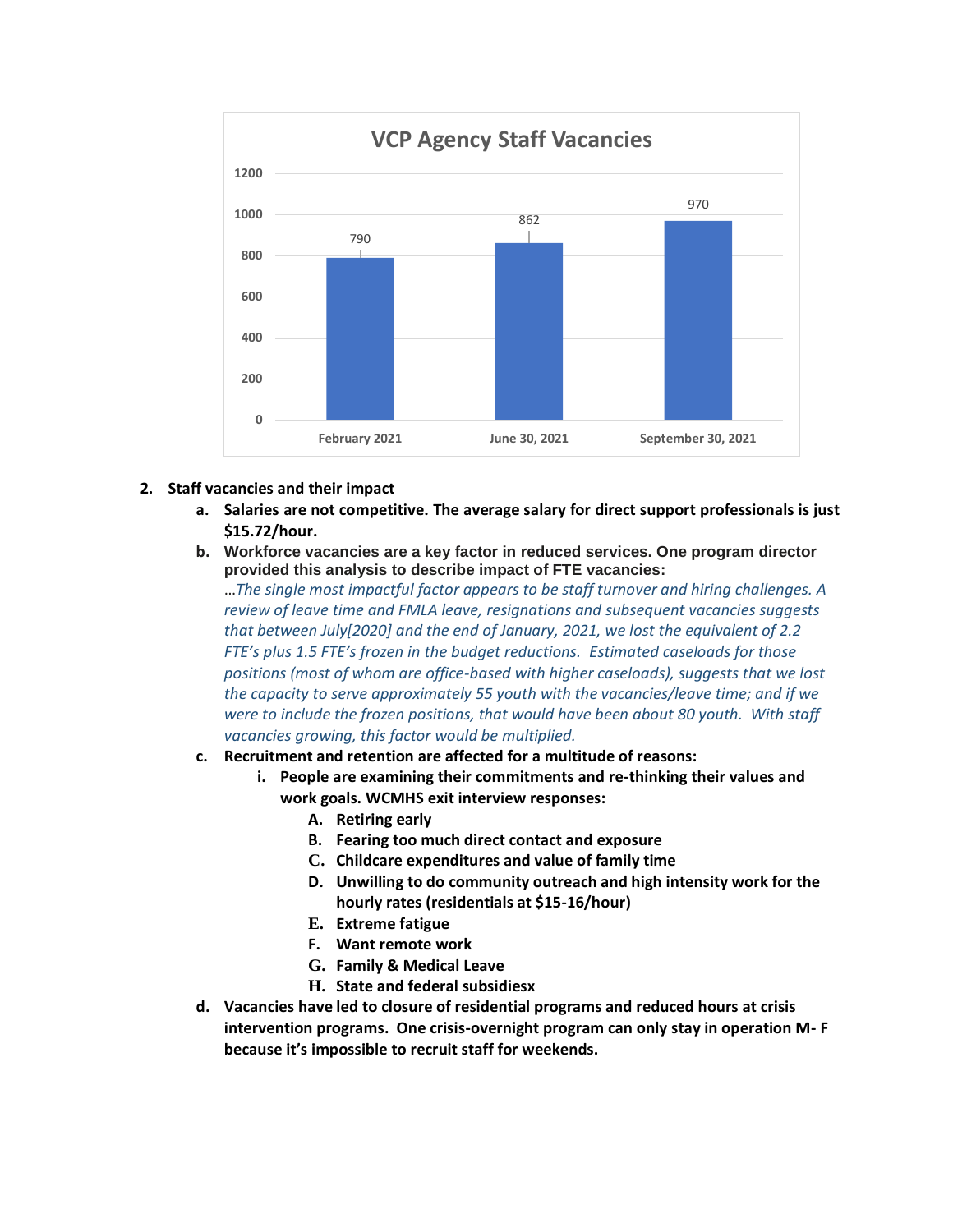- **e. Some people simply are not getting the full array of services they need. In Developmental Services the level of support provided statewide averages 20% below (VCP data) the level before the pandemic.**
- **f. 88 people are currently waiting for a shared living provider home placement, in the interim a few are camped out in hotels with staff support.**
- **g. Increased numbers of individuals with mental illness, substance use disorders, and developmental/intellectual disabilities are without housing**
- **3. Actions by Agencies**
	- **a. Agencies are paying shift differentials and overtime to encourage staff to work weekends, evenings, and overtime; and asking staff to work new duties in addition to their current job. Many staff are going without vacations or breaks**
	- **b. Agencies are asking supervisors and managers to fill in to cover direct services.**
	- **c. Recruitment and Retention bonuses are being offered, if affordable. These are usually small increases, e.g., \$300-\$500 referral from existing staff in hiring new staff**
	- **d. Agencies are resorting to waitlist and doing what they can to support families and individuals waiting for needed services and supports**
	- **e. Agencies are building teams with schools to assist with overall school population**
	- **f. We are partnering with other community services like food shelfs, peer organizations, shelters**
	- **g. We have increased job shares, remote work and other flexible staffing options, when possible and appropriate**
	- **h. We are Increasing the use of more peer services, e.g., housing supports, crisis beds, community outreach**
- **4. First Phase Recommendations and Solutions To Date:**
	- **a. The State should support upstream home and community-based services to achieve the most person-centered service delivery system possible within our system of care**
	- **b. Agency-by-agency examination of recruitment and retention strategies, with continued State partnership – finding the key to this new workforce**
	- **c. Knowing that we cannot compromise on community outreach and 1:1 supports:**
		- **i. Sustainable funding to bring Direct Support Professional salaries up to \$20/hour and address compression of other staff salaries.**
		- **ii. Funding should enable all staff to be paid at comparable market rates**
		- **iii. Annual COLAs are required to avoid the backslide to our current crisis, along with a major investment in our current system, through Medicaid rate increases, to achieve the goals above**
		- **iv. Need for expansion of payment reform bundle for targeted positions in our current system of care, e.g., non-categorial case managers working across divisions serving the adult population**
		- **v. Expansion of tuition assistance and loan repayment for staff**
	- **d. In the short-term the State should allow greater flexibilities and reduce administrative burden: examples include easing up on home inspections to allow minor variances that don't impact health and safety, not requiring COVID tests to be reported as critical incidents, etc. We are discussing some of these suggestions currently with state authorities; a larger discussion would be to allow waitlists for those needing Intellectual and Development Disabilities services**
	- **e. The planned short-term infusion of funds \$2 million will help - it equals \$400/staff**